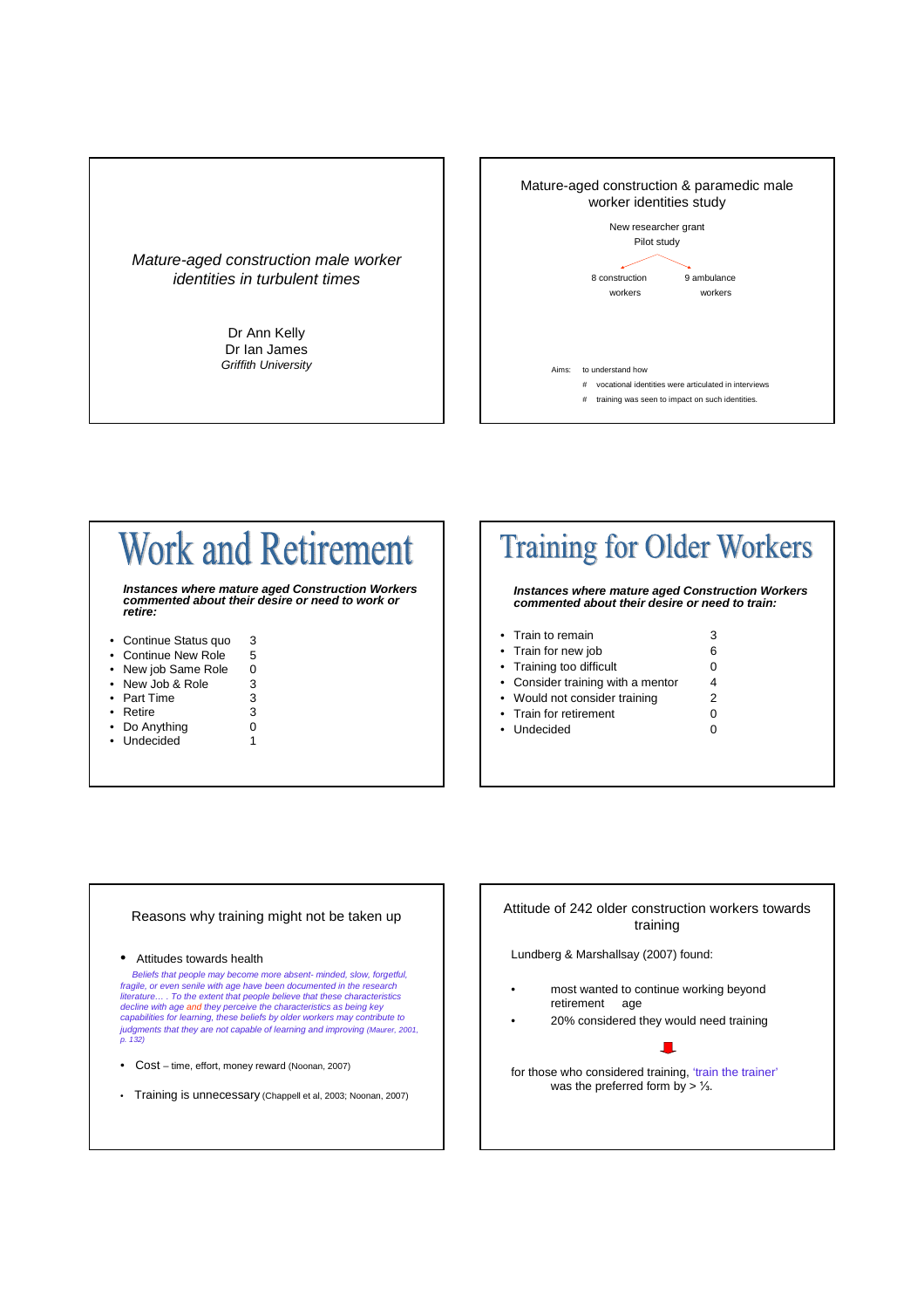#### Vocational identity as a lens

Vocational identities are developed as a result of the learning processes that unfold in the borderlands between 'the collective' and 'the subjective' while the trainees participate in, conduct and reflect upon the work practice and their work experiences.

This is fundamentally based on conceptualising identity as relational and which takes place in the interaction between a structured social world that pre-exists the individual and<br>faces her [sic] as a reality and a subjective world that has<br>been structured by the totality of her [sic] biographical<br>experiences and life conditions (Smistrup,

## Vocational identity as a lens Cultural & social experiences Subjective biographies

Vocational identity

The study participants worked in both active and passive ways to fashion vocational identities for themselves that are constantly re-storied within

- the evolving structures of individual workplaces and
- the broader globalised economy in which those workplaces are situated.

Vocational identity

Training is conceptualised as:

- a challenge
- a possible means of procuring alternative forms of work
- an irrelevance.

#### Training as a challenge

"As we get older we sort of balk more at, the formal, going back to <mark>school</mark> or something like that. It's harder. It's a real challenge to go<br>back and do a course when you're older. I'm doing one at the moment. ... I don't mind it, and it's quite good; it's quite interesting. But I think that we are down to half of the original number."

#### Training as a possible means for procuring alternative work

"At this time in your life you don't want to be going back to school.

I did a 5-year apprenticeship when I started with a builder<br>in the UK and that's probably about 40 years ago and it's<br>only just in the last 6 months that I went and did another<br>course [workplace health and safety officer]